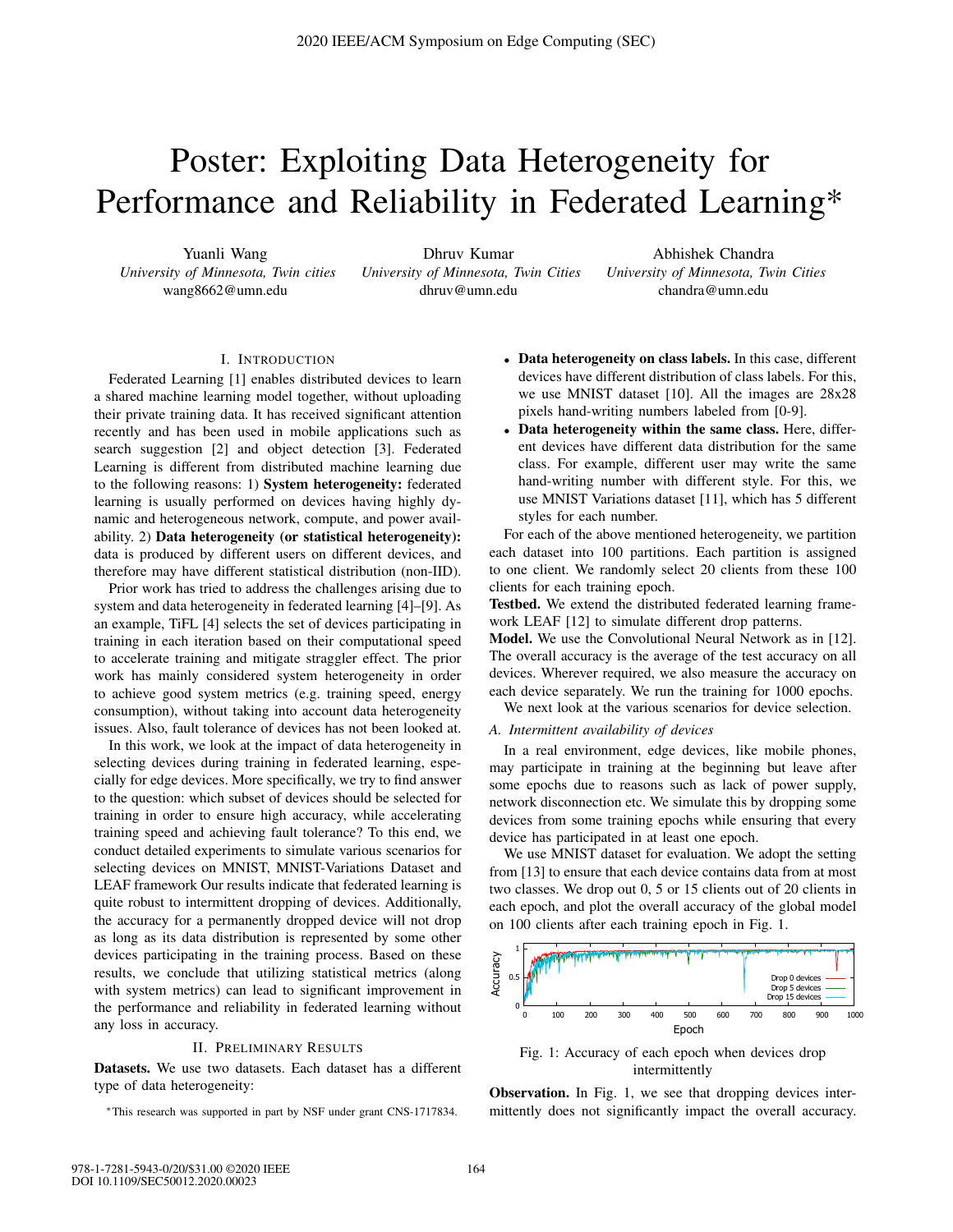During the initial phases of training, there is more variation in the accuracy for scenarios where the devices are dropped. But as the training progresses, the variation continues to reduce, eventually becoming insignificant.

Conclusion. This result shows that federated learning is robust to intermittent dropping of devices. Hence, we may not need specially designed fault tolerance policy for such cases.

# *B. Permanent dropping of devices*

In real environments, due to system heterogeneity, some devices might be significantly slower than others. Therefore, existing systems such as TiFL [4] partition and select devices based on system metrics (e.g. training speed). It is possible that the slower devices may not get any opportunity to participate in training. To simulate this scenario, we pre-select the set of devices which can participate in the training. Then, in each training epoch, we only select the devices from this pre-selected set. Effectively, this leads to some devices not participating in the entire training.

*1) Data heterogeneity on class labels:* We adopt the setting from [13] to partition 100 clients to 10 groups. Each group contains 10 clients and will be assigned 2 classes. We ensure that a device in any group will have training data only from the 2 classes assigned to that group as shown in Table I. We implement two dropping policies: 1) randomly pre-select some clients to drop 2) pre-select an entire group of devices to drop. For each policy, we drop 80 out of 100 devices, and measure the accuracy of trained global model on the local test dataset of each device. The results are shown in Fig. 2.

TABLE I: Partition of training data on 100 devices

| Device Group No. |     |     |     |     |     |
|------------------|-----|-----|-----|-----|-----|
| <b>Classes</b>   | 6.1 | 1.4 | 5.9 |     | 0.4 |
| Device Group No. |     |     |     |     |     |
| <b>Classes</b>   |     | 6.8 | 0.9 | 7.8 | 1,3 |



Fig. 2: Top: Devices are randomly dropped permanently Bottom: Drop entire groups of devices permanently

Observation. In Fig. 2 Top, there is no drop in accuracy for any group. We conclude that if at least one client from each group participates in training, the accuracy of all devices in this group can be guaranteed. In Fig. 2 Bottom, we see that the groups which have been dropped completely experience a significant drop in accuracy. The accuracy drop for dropped groups which have some of their class labels in participating groups is less as compared to the groups whose class labels are not present in any of the participating groups.

*2) Data heterogeneity within the class labels:* We further consider data heterogeneity within the same class. In this experiment, we partition 100 clients to 5 groups. Each group contains 20 clients. All devices have all the class labels but the devices are grouped by different image styles from MNIST Variations Dataset (See Table II).

TABLE II: Partition of training data on 100 devices

| <b>Device</b> |              |              |              |              |              |
|---------------|--------------|--------------|--------------|--------------|--------------|
| Group No.     |              |              |              |              |              |
| <b>Style</b>  | basic        | Rotated      | <b>MNIST</b> | Rotated      | <b>MNIST</b> |
|               | <b>MNIST</b> | <b>MNIST</b> | + back-      | <b>MNIST</b> |              |
|               |              | + back-      | ground       |              | random       |
|               |              | ground       | images       |              | back-        |
|               |              | images       |              |              | ground       |

Observation. We dropped 90 clients, and only leave 10 clients from basic MNIST group. The evaluation result is shown in Fig. 3. The result shows that only the basic MNIST group achieved good accuracy while other groups experience varying drops in accuracy. We conclude that data heterogeneity within the same class label have similar impact as previous experiments.



Fig. 3: Average accuracy and participation rate of each group

Conclusion. The accuracy for a permanently dropped device will not drop as long as its data distribution is represented by some other devices participating in the training process.

III. CONCLUSION AND PROPOSED SOLUTIONS

In this work, we discuss the impact of data heterogeneity in federated learning. Our findings are as follows:

- Dropping clients intermittently (devices participating only in some epochs) will not decrease the accuracy.
- Dropping clients permanently might decrease the overall accuracy of the global model. That depends on the data heterogeneity of training data on different devices.

Based on these findings, we propose the following:

- Partition the devices such that the devices in each partition have similar data distribution (identified from prior training cycles). Then select the fastest devices from each partition for each training round, or give higher selection priority to fastest devices. This will improve the training speed without any compromise in accuracy.
- Reliable devices (i.e. devices that drop less frequently) having similar data distribution as that of less reliable devices, should be given higher selection priority for training.